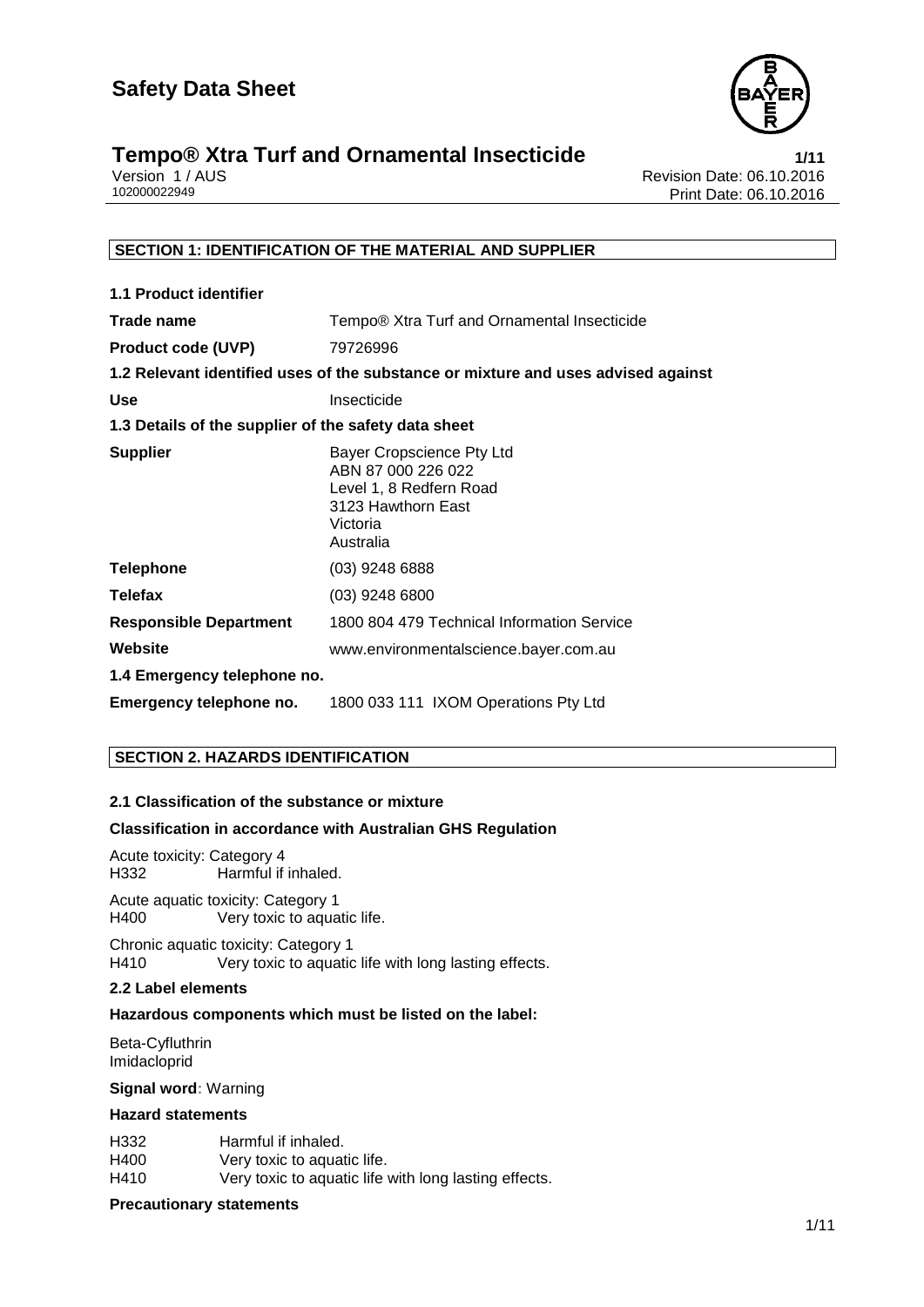

# **Tempo® Xtra Turf and Ornamental Insecticide**<br>
Version 1/AUS **Presion 1/AUS**

Version 1 / AUS<br>
102000022949<br>
Print Date: 06.10.2016 Print Date: 06.10.2016

| P <sub>261</sub><br>$P304 + P340$ | Avoid breathing mist.<br>IF INHALED: Remove person to fresh air and keep comfortable for breathing. |
|-----------------------------------|-----------------------------------------------------------------------------------------------------|
| P312                              | Call a POISON CENTER/doctor/physician if you feel unwell.                                           |
| P <sub>501</sub>                  | Dispose of contents/container in accordance with local regulation.                                  |

#### **2.3 Other hazards**

No other hazards known.

#### **SECTION 3. COMPOSITION/INFORMATION ON INGREDIENTS**

#### **Chemical nature**

Beta-Cyfluthrin 25 g/L, Imidacloprid 50 g/L<br>Chemical nature Suspensid Suspension concentrate (=flowable concentrate)(SC)

| <b>Chemical Name</b>                      | CAS-No.       | Concentration [%]      |
|-------------------------------------------|---------------|------------------------|
| Beta-Cyfluthrin                           | 68359-37-5    | 2.31                   |
| Imidacloprid                              | 138261-41-3   | 4.63                   |
| Glycerine                                 | $56 - 81 - 5$ | $> 10.00 - \leq 30.00$ |
| Sulfonated aromatic polymer, sodium salt  | 68425-94-5    | $> 1.00 - 10.00$       |
| 1,2-Benzisothiazol-3(2H)-one              | 2634-33-5     | $> 0.05 - < 1.00$      |
| Other ingredients (non-hazardous) to 100% |               |                        |

#### **SECTION 4. FIRST AID MEASURES**

**If poisoning occurs, immediately contact a doctor or Poisons Information Centre (telephone 13 11 26), and follow the advice given. Show this Safety Data Sheet to the doctor.**

#### **4.1 Description of first aid measures**

| <b>General advice</b> | Move out of dangerous area. Place and transport victim in stable<br>position (lying sideways). Remove contaminated clothing immediately<br>and dispose of safely.                                                                                                                                                                                                                                                                               |  |
|-----------------------|-------------------------------------------------------------------------------------------------------------------------------------------------------------------------------------------------------------------------------------------------------------------------------------------------------------------------------------------------------------------------------------------------------------------------------------------------|--|
| <b>Inhalation</b>     | Move to fresh air. Keep patient warm and at rest. Call a physician or<br>poison control center immediately.                                                                                                                                                                                                                                                                                                                                     |  |
| <b>Skin contact</b>   | Immediately wash with plenty of soap and water for at least 15<br>minutes. Warm water may increase the subjective severity of the<br>irritation/paresthesia. This is not a sign of systemic poisoning. In case<br>of skin irritation, application of oils or lotions containing vitamin E may<br>be considered. If symptoms persist, call a physician.                                                                                          |  |
| Eye contact           | Rinse immediately with plenty of water, also under the eyelids, for at<br>least 15 minutes. Remove contact lenses, if present, after the first 5<br>minutes, then continue rinsing eye. Warm water may increase the<br>subjective severity of the irritation/paresthesia. This is not a sign of<br>systemic poisoning. Apply soothing eye drops, if needed anaesthetic<br>eye drops. Get medical attention if irritation develops and persists. |  |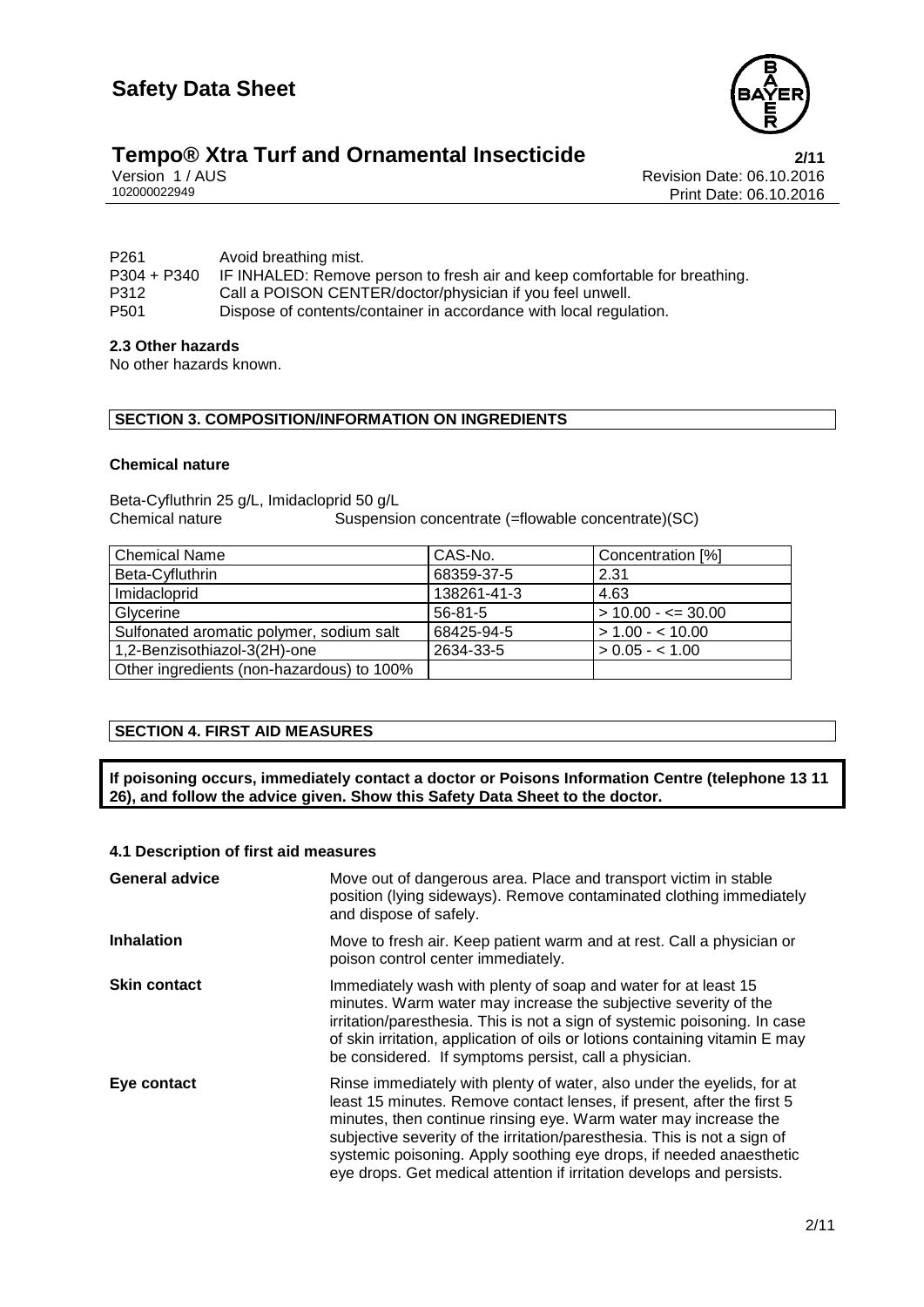

## **Tempo® Xtra Turf and Ornamental Insecticide 3/11**

Version 1 / AUS Revision Date: 06.10.2016 102000022949 Print Date: 06.10.2016

| Ingestion        | Rinse out mouth and give water in small sips to drink. Do NOT induce<br>vomiting. Do not leave victim unattended. Call a physician or poison<br>control center immediately.                                                                                                                                                                                                                                                                                                                                                                                                                                                                                                                                                            |  |
|------------------|----------------------------------------------------------------------------------------------------------------------------------------------------------------------------------------------------------------------------------------------------------------------------------------------------------------------------------------------------------------------------------------------------------------------------------------------------------------------------------------------------------------------------------------------------------------------------------------------------------------------------------------------------------------------------------------------------------------------------------------|--|
|                  | 4.2 Most important symptoms and effects, both acute and delayed                                                                                                                                                                                                                                                                                                                                                                                                                                                                                                                                                                                                                                                                        |  |
| <b>Symptoms</b>  | Local:, Skin and eye paraesthesia which may be severe, Usually<br>transient with resolution within 24 hours, Skin, eye and mucous<br>membrane irritation, Cough, Sneezing                                                                                                                                                                                                                                                                                                                                                                                                                                                                                                                                                              |  |
|                  | Systemic:, discomfort in the chest, Tachycardia, Hypotension, Nausea,<br>Abdominal pain, Diarrhoea, Vomiting, Blurred vision, Headache,<br>anorexia, Somnolence, Coma, Convulsions, Tremors, Prostration,<br>Airway hyperreaction, Pulmonary oedema, Palpitation, Muscular<br>fasciculation, Apathy, Dizziness                                                                                                                                                                                                                                                                                                                                                                                                                         |  |
|                  | 4.3 Indication of any immediate medical attention and special treatment needed                                                                                                                                                                                                                                                                                                                                                                                                                                                                                                                                                                                                                                                         |  |
| <b>Risks</b>     | This product contains a pyrethroid. Pyrethroid poisoning should not be<br>confused with carbamate or organophosphate poisoning.                                                                                                                                                                                                                                                                                                                                                                                                                                                                                                                                                                                                        |  |
| <b>Treatment</b> | Systemic treatment: Initial treatment: symptomatic. Monitor: respiratory<br>and cardiac functions. In case of ingestion gastric lavage should be<br>considered in cases of significant ingestions only within the first 2<br>hours. However, the application of activated charcoal and sodium<br>sulphate is always advisable. Keep respiratory tract clear. Oxygen or<br>artificial respiration if needed. In case of convulsions, a<br>benzodiazepine (e.g. diazepam) should be given according to standard<br>regimens. If not effective, phenobarbital may be used.<br>Contraindication: atropine. Contraindication: derivatives of adrenaline.<br>There is no specific antidote. Recovery is spontaneous and without<br>sequelae. |  |
|                  | In case of skin irritation, application of oils or lotions containing vitamin<br>E may be considered.                                                                                                                                                                                                                                                                                                                                                                                                                                                                                                                                                                                                                                  |  |

### **SECTION 5. FIRE FIGHTING MEASURES**

|  | 5.1 Extinguishing media |  |
|--|-------------------------|--|
|  |                         |  |

| <b>Suitable</b>                                                 | Water spray, Carbon dioxide (CO2), Foam, Dry chemical                                                                                                                                                                                                                                                                                                                                                                     |  |  |
|-----------------------------------------------------------------|---------------------------------------------------------------------------------------------------------------------------------------------------------------------------------------------------------------------------------------------------------------------------------------------------------------------------------------------------------------------------------------------------------------------------|--|--|
| 5.2 Special hazards arising<br>from the substance or<br>mixture | In the event of fire the following may be released:, Hydrogen chloride<br>(HCI), Hydrogen cyanide (hydrocyanic acid), Carbon monoxide (CO),<br>Nitrogen oxides (NOx)                                                                                                                                                                                                                                                      |  |  |
| 5.3 Advice for firefighters                                     |                                                                                                                                                                                                                                                                                                                                                                                                                           |  |  |
| <b>Special protective</b><br>equipment for firefighters         | In the event of fire and/or explosion do not breathe fumes. In the event<br>of fire, wear self-contained breathing apparatus.                                                                                                                                                                                                                                                                                             |  |  |
| <b>Further information</b>                                      | Avoid contact with spilled product or contaminated surfaces. Contain<br>the spread of the fire-fighting media. Do not allow run-off from fire<br>fighting to enter drains or water courses. Remove product from areas<br>of fire, or otherwise cool containers with water in order to avoid<br>pressure being built up due to heat. Whenever possible, contain fire-<br>fighting water by diking area with sand or earth. |  |  |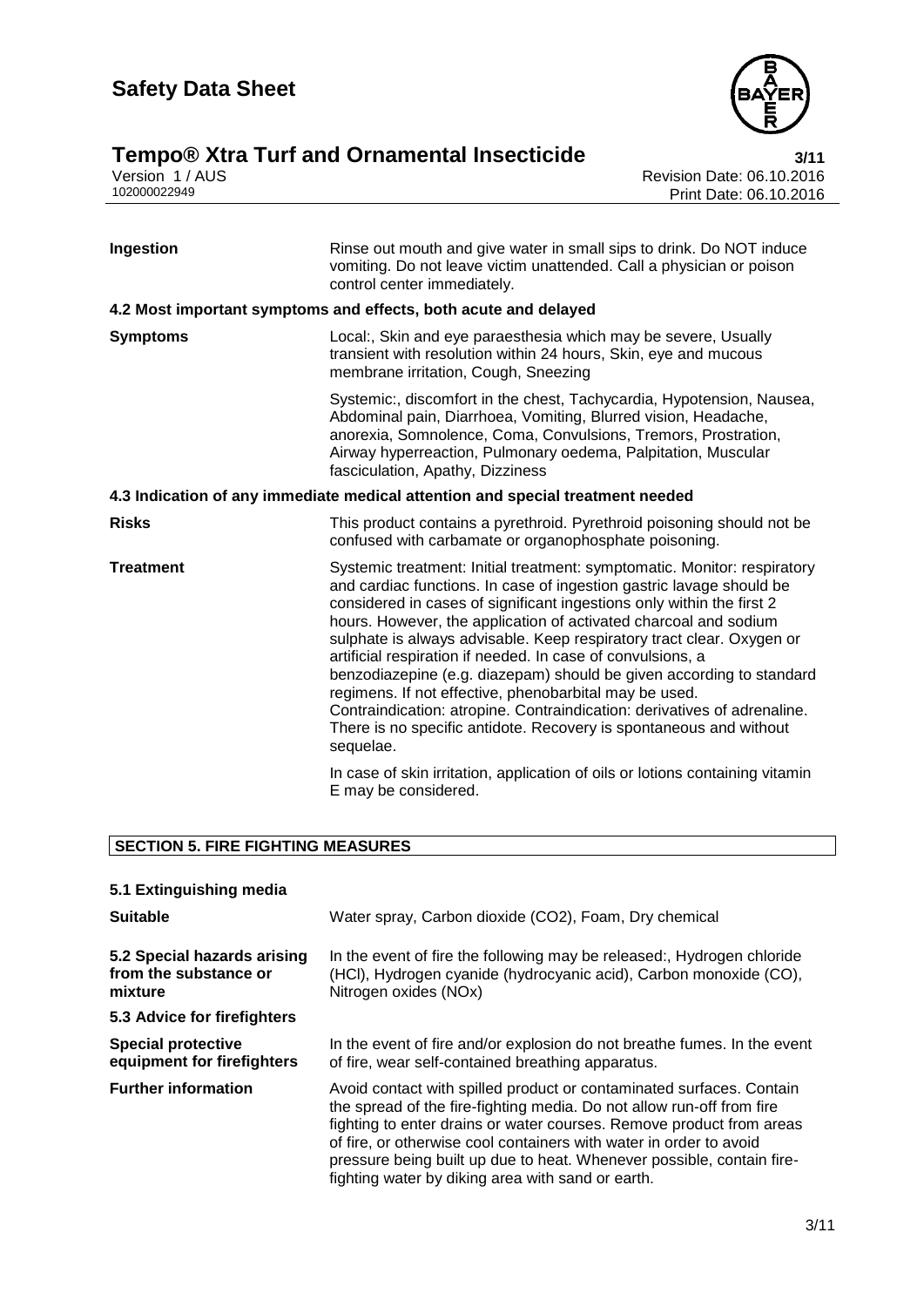

# **Tempo® Xtra Turf and Ornamental Insecticide**<br>Version 1/AUS<br>102000022949 Print Date: 06.10.2016

Revision Date: 06.10.2016 Print Date: 06.10.2016

#### **Hazchem Code** •3Z

#### **SECTION 6. ACCIDENTAL RELEASE MEASURES**

| 6.1 Personal precautions, protective equipment and emergency procedures |                                                                                                                                                                                                                                                          |  |  |
|-------------------------------------------------------------------------|----------------------------------------------------------------------------------------------------------------------------------------------------------------------------------------------------------------------------------------------------------|--|--|
| <b>Precautions</b>                                                      | Avoid contact with spilled product or contaminated surfaces. Use<br>personal protective equipment. When dealing with a spillage do not<br>eat, drink or smoke. Keep unauthorized people away.                                                            |  |  |
| <b>6.2 Environmental</b><br>precautions                                 | Do not allow to get into surface water, drains and ground water. If the<br>product contaminates rivers and lakes or drains inform respective<br>authorities.                                                                                             |  |  |
| 6.3 Methods and materials for containment and cleaning up               |                                                                                                                                                                                                                                                          |  |  |
| <b>Methods for cleaning up</b>                                          | Soak up with inert absorbent material (e.g. sand, silica gel, acid<br>binder, universal binder, sawdust). Clean contaminated floors and<br>objects thoroughly, observing environmental regulations. Keep in<br>suitable, closed containers for disposal. |  |  |
| 6.4 Reference to other<br>sections                                      | Information regarding safe handling, see section 7.<br>Information regarding personal protective equipment, see section 8.<br>Information regarding waste disposal, see section 13.                                                                      |  |  |

#### **SECTION 7. HANDLING AND STORAGE**

#### **7.1 Precautions for safe handling**

| Advice on safe handling                                 | Use only in area provided with appropriate exhaust ventilation.                                                                                                                                                                                                                                                                                                                   |  |
|---------------------------------------------------------|-----------------------------------------------------------------------------------------------------------------------------------------------------------------------------------------------------------------------------------------------------------------------------------------------------------------------------------------------------------------------------------|--|
| <b>Hygiene measures</b>                                 | Avoid contact with skin, eyes and clothing. Wash hands before breaks<br>and immediately after handling the product. Remove and wash<br>contaminated gloves, including the inside, before re-use. Keep working<br>clothes separately. Garments that cannot be cleaned must be destroyed<br>(burnt). Remove soiled clothing immediately and clean thoroughly<br>before using again. |  |
|                                                         | 7.2 Conditions for safe storage, including any incompatibilities                                                                                                                                                                                                                                                                                                                  |  |
| <b>Requirements for storage</b><br>areas and containers | Keep out of the reach of children. Store in original container. Store in a<br>place accessible by authorized persons only. Keep containers tightly<br>closed in a dry, cool and well-ventilated place.                                                                                                                                                                            |  |
| Advice on common storage                                | Keep away from food, drink and animal feedingstuffs.                                                                                                                                                                                                                                                                                                                              |  |

### **SECTION 8. EXPOSURE CONTROLS / PERSONAL PROTECTION**

#### **8.1 Control parameters**

| <b>Components</b> | <b>CAS-No.</b> | <b>Control parameters</b>        | <b>Update</b> | <b>Basis</b> |
|-------------------|----------------|----------------------------------|---------------|--------------|
| Beta-Cyfluthrin   | 68359-37-5     | $0.01 \text{ mg/m}$ 3<br>(TWAEV) |               | OES BCS*     |
| Imidacloprid      | 138261-41-3    | $0.7 \text{ mg/m}$ 3             |               | OES BCS*     |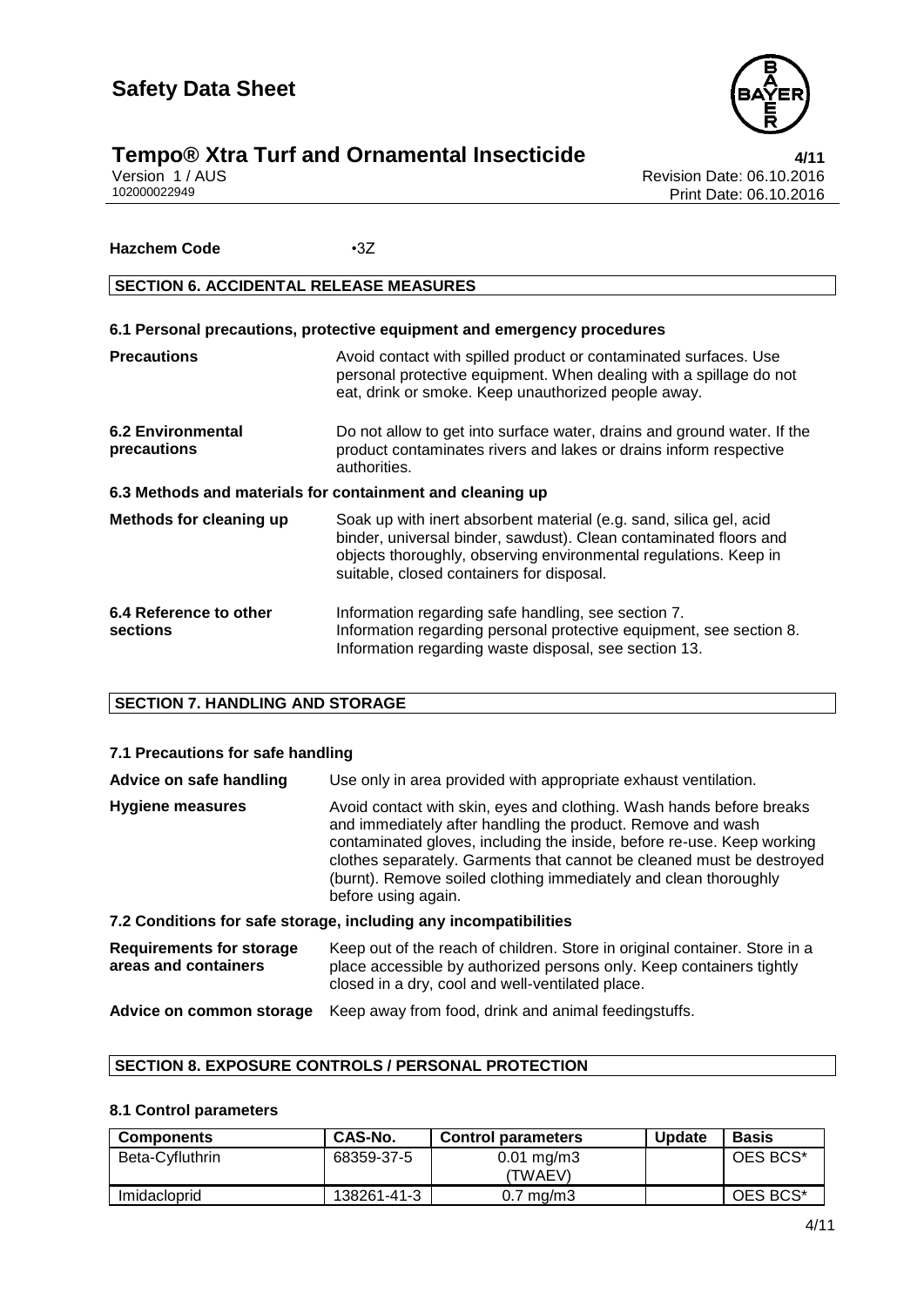

## **Tempo®** Xtra Turf and Ornamental Insecticide **1988** 5/11

Version 1 / AUS Revision Date: 06.10.2016 102000022949 Print Date: 06.10.2016

|                   |               | 'TWA)      |         |         |
|-------------------|---------------|------------|---------|---------|
| Glycerine         | $56 - 81 - 5$ | 10 $mg/m3$ | 12 2011 | AU NOEL |
| (Inhalable mist.) |               | 'TWA)      |         |         |

\*OES BCS: Internal Bayer CropScience "Occupational Exposure Standard"

#### **8.2 Exposure controls**

| <b>Respiratory protection</b>      | Respiratory protection is not required under anticipated<br>circumstances of exposure.                                                                                   |                                                                                                                                                                                                                                                                                                                                                                                                                                                                                                                                                                                               |
|------------------------------------|--------------------------------------------------------------------------------------------------------------------------------------------------------------------------|-----------------------------------------------------------------------------------------------------------------------------------------------------------------------------------------------------------------------------------------------------------------------------------------------------------------------------------------------------------------------------------------------------------------------------------------------------------------------------------------------------------------------------------------------------------------------------------------------|
|                                    | instructions regarding wearing and maintenance.                                                                                                                          | Respiratory protection should only be used to control residual risk of<br>short duration activities, when all reasonably practicable steps have<br>been taken to reduce exposure at source e.g. containment and/or<br>local extract ventilation. Always follow respirator manufacturer's                                                                                                                                                                                                                                                                                                      |
| <b>Hand protection</b>             | contact time.<br>drinking, smoking or using the toilet.<br>Material<br>Rate of permeability<br>Glove thickness<br>Protective index<br><b>Directive</b>                   | Please observe the instructions regarding permeability and<br>breakthrough time which are provided by the supplier of the gloves.<br>Also take into consideration the specific local conditions under which<br>the product is used, such as the danger of cuts, abrasion, and the<br>Wash gloves when contaminated. Dispose of when contaminated<br>inside, when perforated or when contamination on the outside cannot<br>be removed. Wash hands frequently and always before eating,<br>Nitrile rubber<br>> 480 min<br>$> 0.4$ mm<br>Class 6<br>Protective gloves complying with EN<br>374. |
| Eye protection                     |                                                                                                                                                                          | Wear goggles (conforming to EN166, Field of Use = 5 or equivalent).                                                                                                                                                                                                                                                                                                                                                                                                                                                                                                                           |
| Skin and body protection           | Wear standard coveralls and Category 3 Type 4 suit.<br>type suit.<br>should be professionally laundered frequently.<br>remove and dispose of as advised by manufacturer. | If there is a risk of significant exposure, consider a higher protective<br>Wear two layers of clothing wherever possible. Polyester/cotton or<br>cotton overalls should be worn under chemical protection suit and<br>If chemical protection suit is splashed, sprayed or significantly<br>contaminated, decontaminate as far as possible, then carefully                                                                                                                                                                                                                                    |
| <b>General protective measures</b> | and/or leaflet. In all other cases the above mentioned<br>recommendations would apply.<br>Complete suit protecting against chemicals                                     | In normal use and handling conditions please refer to the label<br>If product is handled while not enclosed, and if contact may occur:                                                                                                                                                                                                                                                                                                                                                                                                                                                        |
| <b>Engineering Controls</b>        |                                                                                                                                                                          |                                                                                                                                                                                                                                                                                                                                                                                                                                                                                                                                                                                               |
| Advice on safe handling            |                                                                                                                                                                          | Use only in area provided with appropriate exhaust ventilation.                                                                                                                                                                                                                                                                                                                                                                                                                                                                                                                               |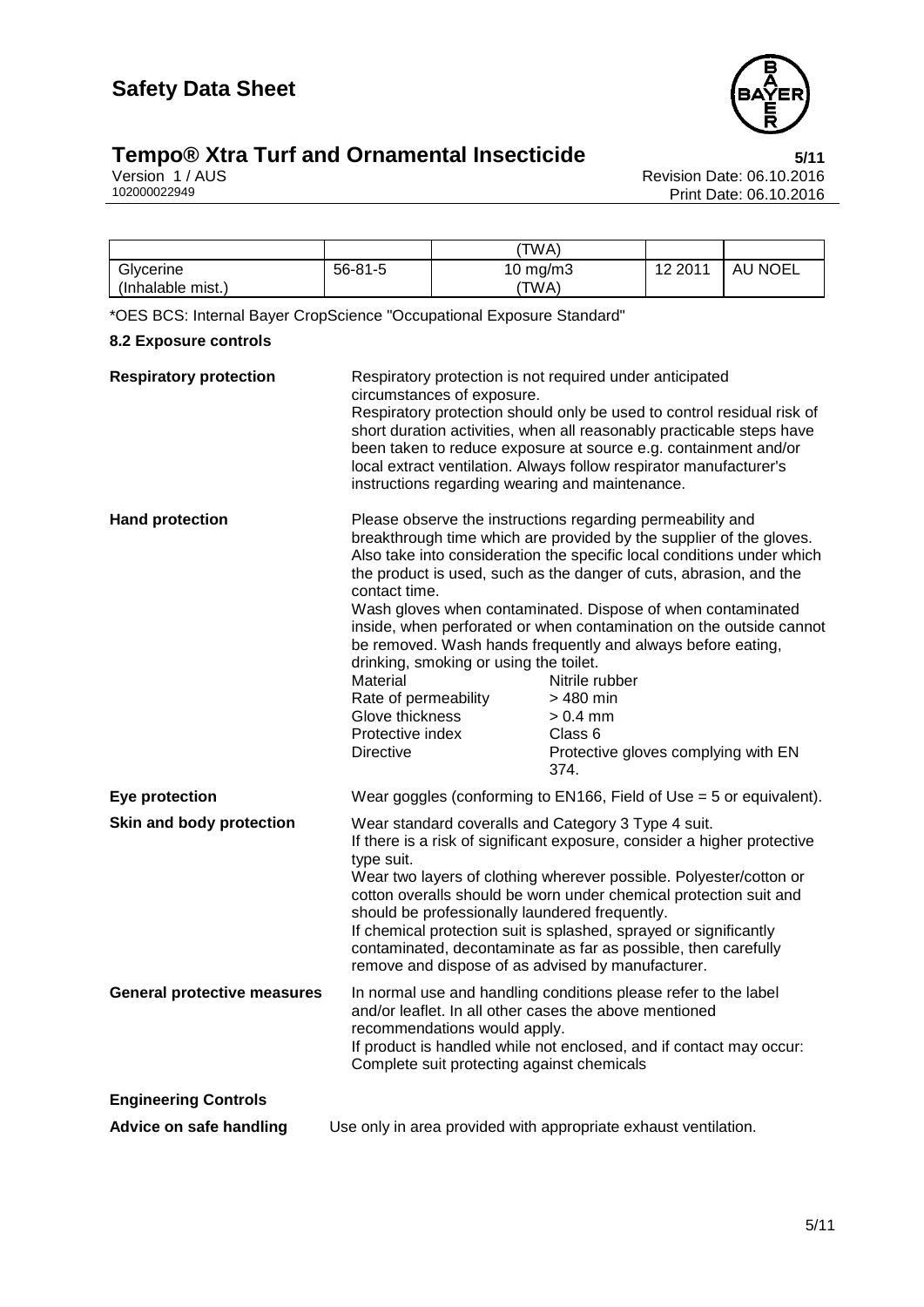

# **Tempo® Xtra Turf and Ornamental Insecticide**<br>Version 1/AUS<br><sup>102000022949</sup> Print Date: 06.10.2016

Revision Date: 06.10.2016 Print Date: 06.10.2016

#### **SECTION 9. PHYSICAL AND CHEMICAL PROPERTIES**

#### **9.1 Information on basic physical and chemical properties**

| <b>Form</b>                                       | suspension                                                   |
|---------------------------------------------------|--------------------------------------------------------------|
| <b>Colour</b>                                     | light beige to light brown                                   |
| рH                                                | 4.5 - 7.0 at 100 % (23 °C)                                   |
| <b>Density</b>                                    | ca. 1.08 $g/cm^3$ at 20 °C                                   |
| <b>Partition coefficient: n-</b><br>octanol/water | Beta-Cyfluthrin: log Pow: 6.18 at 22 °C                      |
|                                                   | Imidacloprid: log Pow: 0.57                                  |
| 9.2 Other information                             | Further safety related physical-chemical data are not known. |

#### **SECTION 10. STABILITY AND REACTIVITY**

**10.1 Reactivity**

| <b>Thermal decomposition</b>                    | Stable under normal conditions.                                                                                                                                                  |
|-------------------------------------------------|----------------------------------------------------------------------------------------------------------------------------------------------------------------------------------|
| <b>10.2 Chemical stability</b>                  | Stable under recommended storage conditions.                                                                                                                                     |
| 10.3 Possibility of<br>hazardous reactions      | No hazardous reactions when stored and handled according to<br>prescribed instructions.                                                                                          |
| <b>10.4 Conditions to avoid</b>                 | Extremes of temperature and direct sunlight.                                                                                                                                     |
| 10.5 Incompatible materials                     | Strong acids, Strong bases, Strong oxidizing agents                                                                                                                              |
| <b>10.6 Hazardous</b><br>decomposition products | Thermal decomposition can lead to release of:<br>Hydrogen chloride (HCI)<br>Hydrogen cyanide (hydrocyanic acid)<br>Hydrogen fluoride<br>Carbon monoxide<br>Nitrogen oxides (NOx) |

#### **SECTION 11. TOXICOLOGICAL INFORMATION**

#### **11.1 Information on toxicological effects**

| <b>Acute oral toxicity</b>       | LD50 (Rat) $> 1,044$ mg/kg<br>Test conducted with a similar formulation.                                                                                                       |
|----------------------------------|--------------------------------------------------------------------------------------------------------------------------------------------------------------------------------|
| <b>Acute inhalation toxicity</b> | $LC50$ (Rat) > 2.03 mg/l<br>Exposure time: 4 h<br>Highest attainable concentration.<br>Determined in the form of liquid aerosol.<br>Test conducted with a similar formulation. |
| <b>Acute dermal toxicity</b>     | LD50 (Rat) $> 2,000$ mg/kg<br>Test conducted with a similar formulation.                                                                                                       |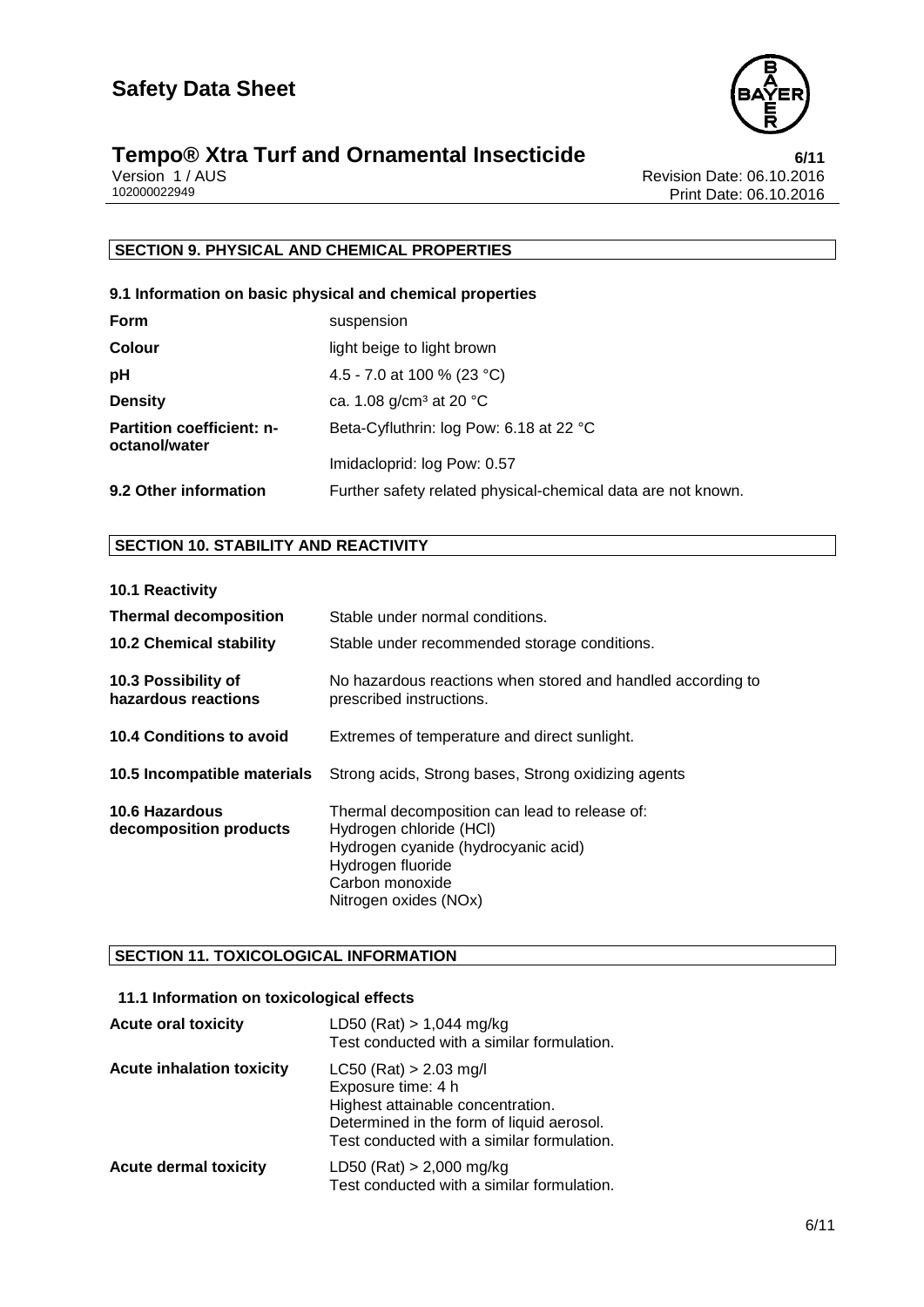



Version 1 / AUS<br>102000022949<br>Revision Date: 06.10.2016 Print Date: 06.10.2016

| <b>Skin irritation</b> | slight irritation (Rabbit)<br>The value mentioned relates to the active ingredient beta-cyfluthrin.<br>No skin irritation (Rabbit)<br>The value mentioned relates to the active ingredient imidacloprid.                                                                                                                |
|------------------------|-------------------------------------------------------------------------------------------------------------------------------------------------------------------------------------------------------------------------------------------------------------------------------------------------------------------------|
| <b>Eye irritation</b>  | Mild eye irritation. (Rabbit)<br>The value mentioned relates to the active ingredient beta-cyfluthrin.<br>No eye irritation (Rabbit)<br>The value mentioned relates to the active ingredient imidacloprid.                                                                                                              |
| <b>Sensitisation</b>   | Non-sensitizing. (Guinea pig)<br>OECD Test Guideline 406, Magnusson & Kligman test<br>The value mentioned relates to the active ingredient beta-cyfluthrin.<br>Non-sensitizing. (Guinea pig)<br>OECD Test Guideline 406, Magnusson & Kligman test<br>The value mentioned relates to the active ingredient imidacloprid. |

#### **Assessment mutagenicity**

Imidacloprid was not mutagenic or genotoxic based on the overall weight of evidence in a battery of in vitro and in vivo tests.

Cyfluthrin was not mutagenic or genotoxic in a battery of in vitro and in vivo tests.

#### **Assessment carcinogenicity**

Imidacloprid was not carcinogenic in lifetime feeding studies in rats and mice. Cyfluthrin was not carcinogenic in lifetime feeding studies in rats and mice.

#### **Assessment toxicity to reproduction**

Imidacloprid caused reproduction toxicity in a two-generation study in rats only at dose levels also toxic to the parent animals. The reproduction toxicity seen with Imidacloprid is related to parental toxicity. Cyfluthrin caused reproduction toxicity in a two-generation study in rats only at dose levels also toxic to the parent animals. The reproduction toxicity seen with Cyfluthrin is related to parental toxicity.

#### **Assessment developmental toxicity**

Imidacloprid caused developmental toxicity only at dose levels toxic to the dams. The developmental effects seen with Imidacloprid are related to maternal toxicity.

Cyfluthrin caused developmental toxicity only at dose levels toxic to the dams. The developmental effects seen with Cyfluthrin are related to maternal toxicity.

#### **Assessment STOT Specific target organ toxicity – repeated exposure**

Imidacloprid did not cause specific target organ toxicity in experimental animal studies. The toxic effects of Cyfluthrin are related to transient hyperactivity typical for pyrethroid neurotoxicity.

#### **Aspiration hazard**

Based on available data, the classification criteria are not met.

#### **Information on likely routes of exposure**

Toxic by inhalation. May cause skin irritation. May cause eye irritation.

**Early onset symptoms related to exposure** Refer to Section 4

**Delayed health effects from exposure** Refer to Section 11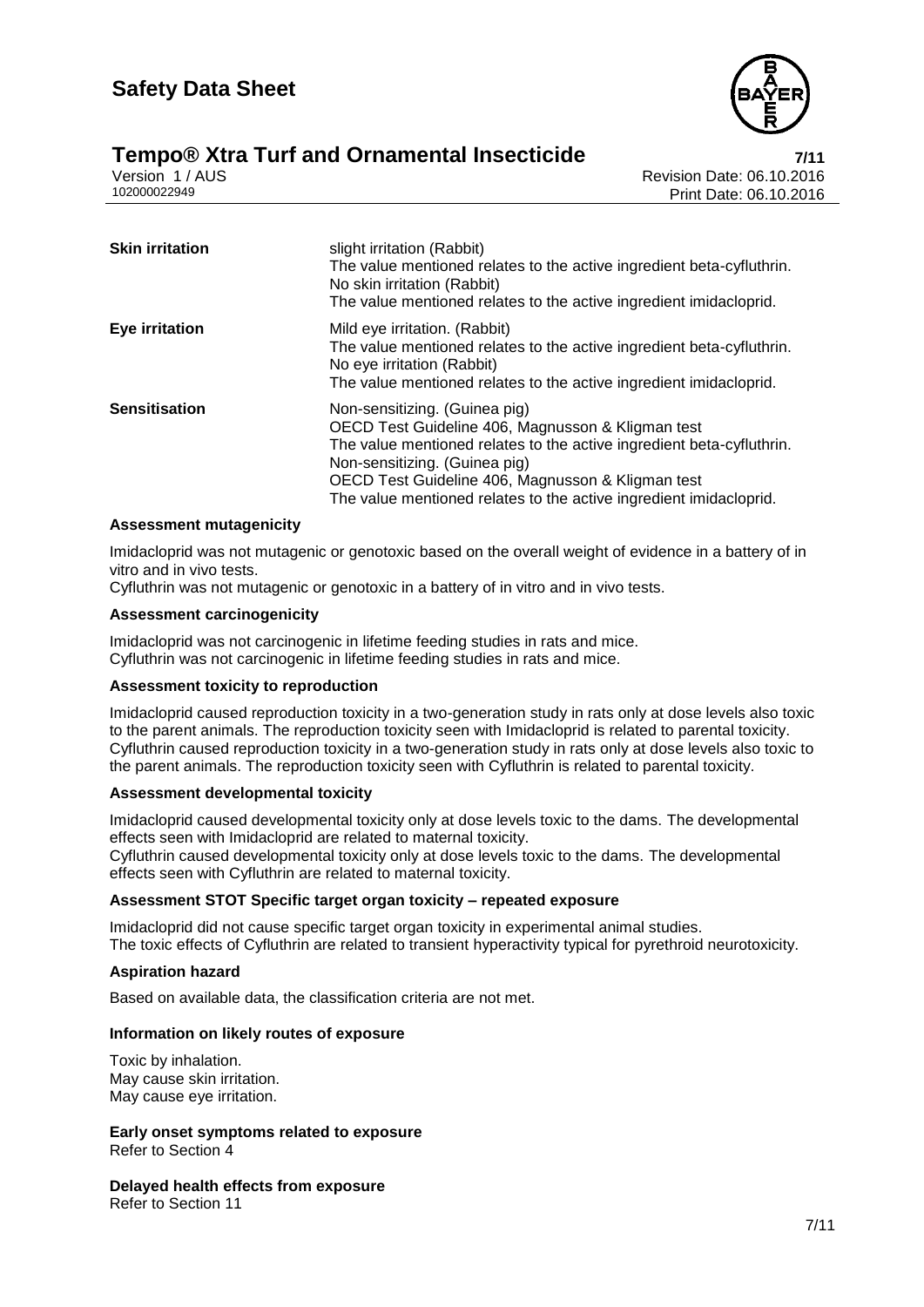

# **Tempo® Xtra Turf and Ornamental Insecticide**<br>Version 1/AUS<br>102000022949 Print Date: 06.10.2016

Revision Date: 06.10.2016 Print Date: 06.10.2016

**Exposure levels and health effects** Refer to Section 4

**Interactive effects** Not known

**When specific chemical data is not available** Not applicable

**Mixture of chemicals** Refer to Section 2.1

#### **Further information**

No further toxicological information is available.

#### **SECTION 12. ECOLOGICAL INFORMATION**

#### **12.1 Toxicity**

| <b>Toxicity to fish</b>                             | LC50 (Oncorhynchus mykiss (rainbow trout)) 0.068 µg/l<br>Exposure time: 96 h                                                                                                                                                 |
|-----------------------------------------------------|------------------------------------------------------------------------------------------------------------------------------------------------------------------------------------------------------------------------------|
|                                                     | The value mentioned relates to the active ingredient beta-cyfluthrin.                                                                                                                                                        |
|                                                     | LC50 (Oncorhynchus mykiss (rainbow trout)) 211 mg/l<br>Exposure time: 96 h<br>The value mentioned relates to the active ingredient imidacloprid.                                                                             |
| <b>Toxicity to aquatic</b><br>invertebrates         | EC50 (Daphnia magna (Water flea)) 0.29 µg/L<br>Exposure time: 48 h<br>The value mentioned relates to the active ingredient beta-cyfluthrin.                                                                                  |
|                                                     | EC50 (Daphnia magna (Water flea)) 85 mg/l<br>Exposure time: 48 h<br>The value mentioned relates to the active ingredient imidacloprid.                                                                                       |
|                                                     | LC50 (Chironomus riparius (non-biting midge)) 0.0552 mg/l<br>Exposure time: 24 h<br>The value mentioned relates to the active ingredient imidacloprid.                                                                       |
| <b>Chronic toxicity to aquatic</b><br>invertebrates | EC10 (Chironomus riparius (non-biting midge)): 2,09 µg/l<br>Exposure time: 28 d<br>The value mentioned relates to the active ingredient imidacloprid.                                                                        |
| <b>Toxicity to aquatic plants</b>                   | IC50 (Desmodesmus subspicatus (green algae)) > 0.01 mg/l<br>Exposure time: 72 h<br>The value mentioned relates to the active ingredient beta-cyfluthrin.<br>No acute toxicity was observed at its limit of water solubility. |
|                                                     | IC50 (Desmodesmus subspicatus (green algae)) > 10 mg/l<br>Exposure time: 72 h<br>The value mentioned relates to the active ingredient imidacloprid.                                                                          |
| <b>Toxicity to other organisms</b>                  | LD50 (Coturnix japonica (Japanese quail)) > 2,000 mg/kg                                                                                                                                                                      |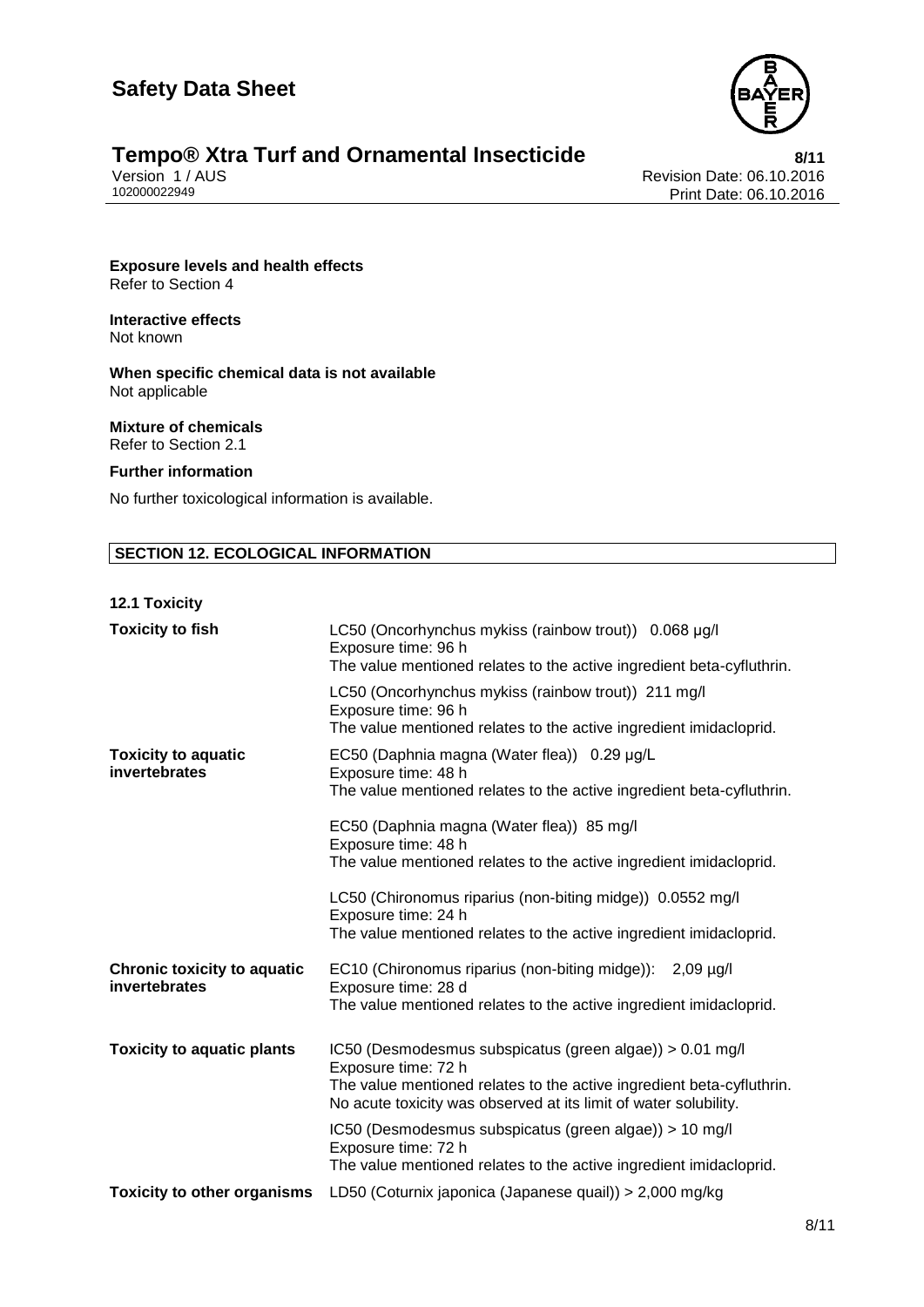

## **Tempo® Xtra Turf and Ornamental Insecticide**<br>**Pericide Revision Date: 06.10.2016**<br>Revision Date: 06.10.2016

Version 1 / AUS<br>102000022949<br>Print Date: 06.10.2016 Print Date: 06.10.2016

The value mentioned relates to the active ingredient beta-cyfluthrin.

| 12.2 Persistence and degradability          |                                                                                                                           |  |
|---------------------------------------------|---------------------------------------------------------------------------------------------------------------------------|--|
| <b>Biodegradability</b>                     | Beta-Cyfluthrin:<br>Not rapidly biodegradable<br>Imidacloprid:<br>Not rapidly biodegradable                               |  |
| Koc                                         | Beta-Cyfluthrin: Koc: 508 - 3179<br>Imidacloprid: Koc: 225                                                                |  |
| 12.3 Bioaccumulative potential              |                                                                                                                           |  |
| <b>Bioaccumulation</b>                      | Beta-Cyfluthrin: Bioconcentration factor (BCF) 506<br>Does not bioaccumulate.<br>Imidacloprid:<br>Does not bioaccumulate. |  |
| 12.4 Mobility in soil                       |                                                                                                                           |  |
| <b>Mobility in soil</b>                     | Beta-Cyfluthrin: Immobile in soil<br>Imidacloprid: Moderately mobile in soils                                             |  |
| 12.5 Other adverse effects                  |                                                                                                                           |  |
| <b>Additional ecological</b><br>information | No other effects to be mentioned.                                                                                         |  |

#### **SECTION 13. DISPOSAL CONSIDERATIONS**

#### Metal drums and plastic containers:

Triple or preferably pressure rinse containers before disposal. Add rinsings to spray tank. Do not dispose of undiluted chemicals on site. If recycling, replace cap and return clean containers to recycler or designated collection point. If not recycling, break, crush or puncture and bury empty containers in a local authority landfill. If no landfill is available, bury the containers below 500 mm in a disposal pit specifically marked and set up for this purpose clear of waterways, desirable vegetation and tree roots. Empty containers and product should not be burnt.

#### **SECTION 14. TRANSPORT INFORMATION**

#### **ADG**

| UN number                  | 3082                                                   |
|----------------------------|--------------------------------------------------------|
| Transport hazard class(es) | 9                                                      |
| <b>Subsidiary Risk</b>     | None                                                   |
| Packaging group            | Ш                                                      |
| Description of the goods   | ENVIRONMENTALLY HAZARDOUS SUBSTANCE, LIQUID,<br>N.O.S. |
|                            | (BETA-CYFLUTHRIN, IMIDACLOPRID SOLUTION)               |
| Hazchem Code               | $\cdot 37$                                             |

According to AU01, Environmentally Hazardous Substances in packagings, IBC or any other receptacle not exceeding 500 kg or 500 L are not subject to the ADG Code.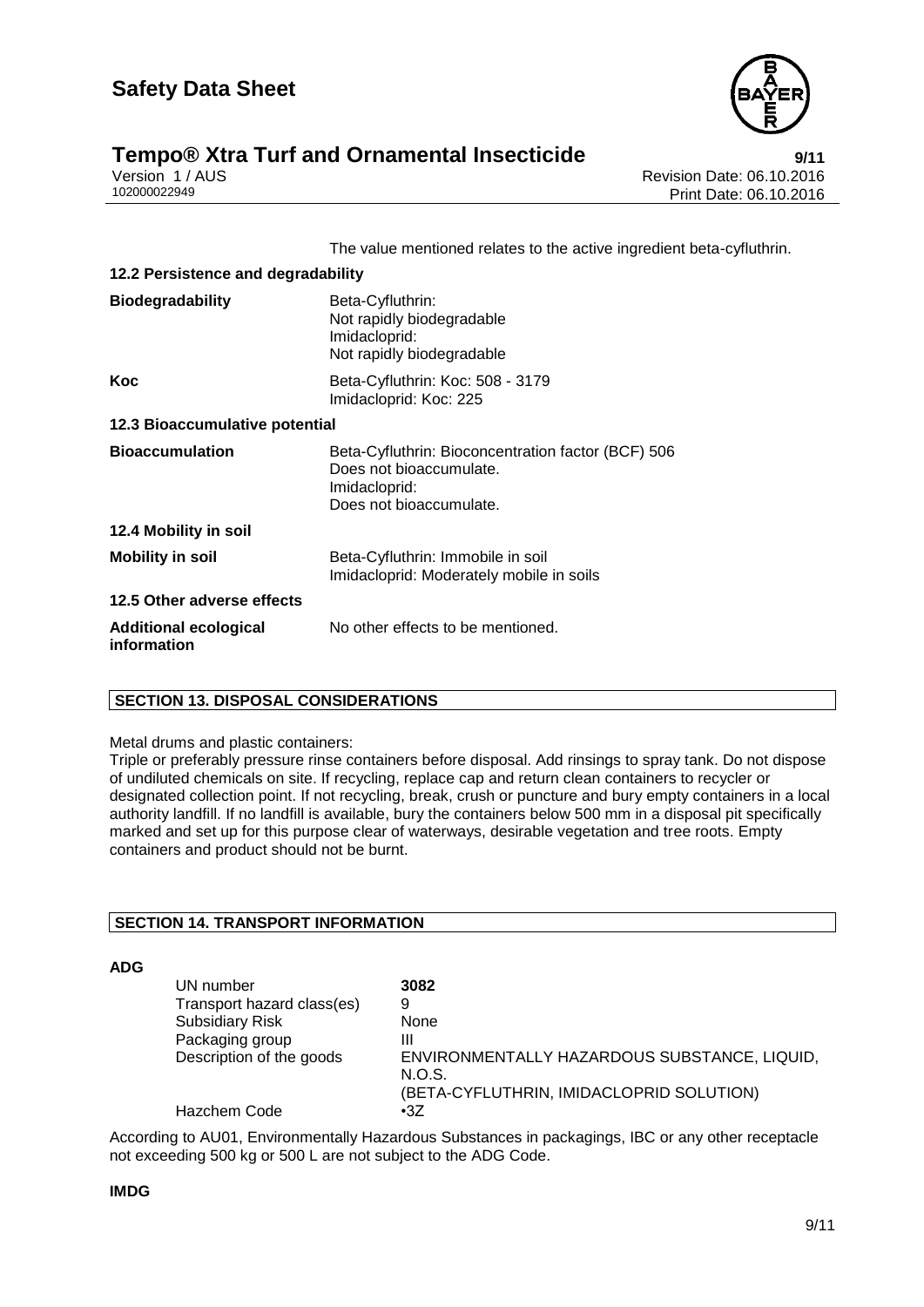

# **Tempo® Xtra Turf and Ornamental Insecticide**<br>10/11 Version 1/AUS<br>Revision Date: 06.10.2016

Version 1 / AUS<br>102000022949<br>Print Date: 06.10.2016 Print Date: 06.10.2016

|             | UN number<br>Transport hazard class(es)<br><b>Subsidiary Risk</b><br>Packaging group<br>Marine pollutant<br>Description of the goods         | 3082<br>9<br>None<br>Ш<br><b>YES</b><br>ENVIRONMENTALLY HAZARDOUS SUBSTANCE, LIQUID,<br>N.O.S.<br>(BETA-CYFLUTHRIN, IMIDACLOPRID SOLUTION) |
|-------------|----------------------------------------------------------------------------------------------------------------------------------------------|--------------------------------------------------------------------------------------------------------------------------------------------|
| <b>IATA</b> | UN number<br>Transport hazard class(es)<br><b>Subsidiary Risk</b><br>Packaging group<br>Environm, Hazardous Mark<br>Description of the goods | 3082<br>9<br>None<br>Ш<br><b>YES</b><br>ENVIRONMENTALLY HAZARDOUS SUBSTANCE, LIQUID,<br>N.O.S.<br>(BETA-CYFLUTHRIN, IMIDACLOPRID SOLUTION) |

#### **SECTION 15. REGULATORY INFORMATION**

Registered according to the Agricultural and Veterinary Chemicals Code Act 1994 Australian Pesticides and Veterinary Medicines Authority approval number: 64371

#### **SUSMP classification (Poison Schedule)**

Schedule 5 (Standard for the Uniform Scheduling of Medicines and Poisons)

#### **SECTION 16. OTHER INFORMATION**

**Trademark information** Tempo® is a registered trademark of the Bayer Group.

This SDS summarises our best knowledge of the health and safety hazard information of the product and how to safely handle and use the product in the workplace. Each user should read this SDS and consider the information in the context of how the product will be handled and used in the workplace including in conjunction with other products.

If clarification or further information is needed to ensure that an appropriate risk assessment can be made, the user should contact this company.

Our responsibility for products sold is subject to our standard terms and conditions, a copy of which is sent to our customers and is also available on request.

#### **Abbreviations and acronyms**

| ADN    | European Agreement concerning the International Carriage of Dangerous Goods by |
|--------|--------------------------------------------------------------------------------|
|        | <b>Inland Waterways</b>                                                        |
| ADR    | European Agreement concerning the International Carriage of Dangerous Goods by |
|        | Road                                                                           |
| ATE    | Acute toxicity estimate                                                        |
| AU OEL | Australia. OELs. (Adopted National Exposure Standards for Atmospheric          |
|        | Contaminants in the Occupational Environment)                                  |